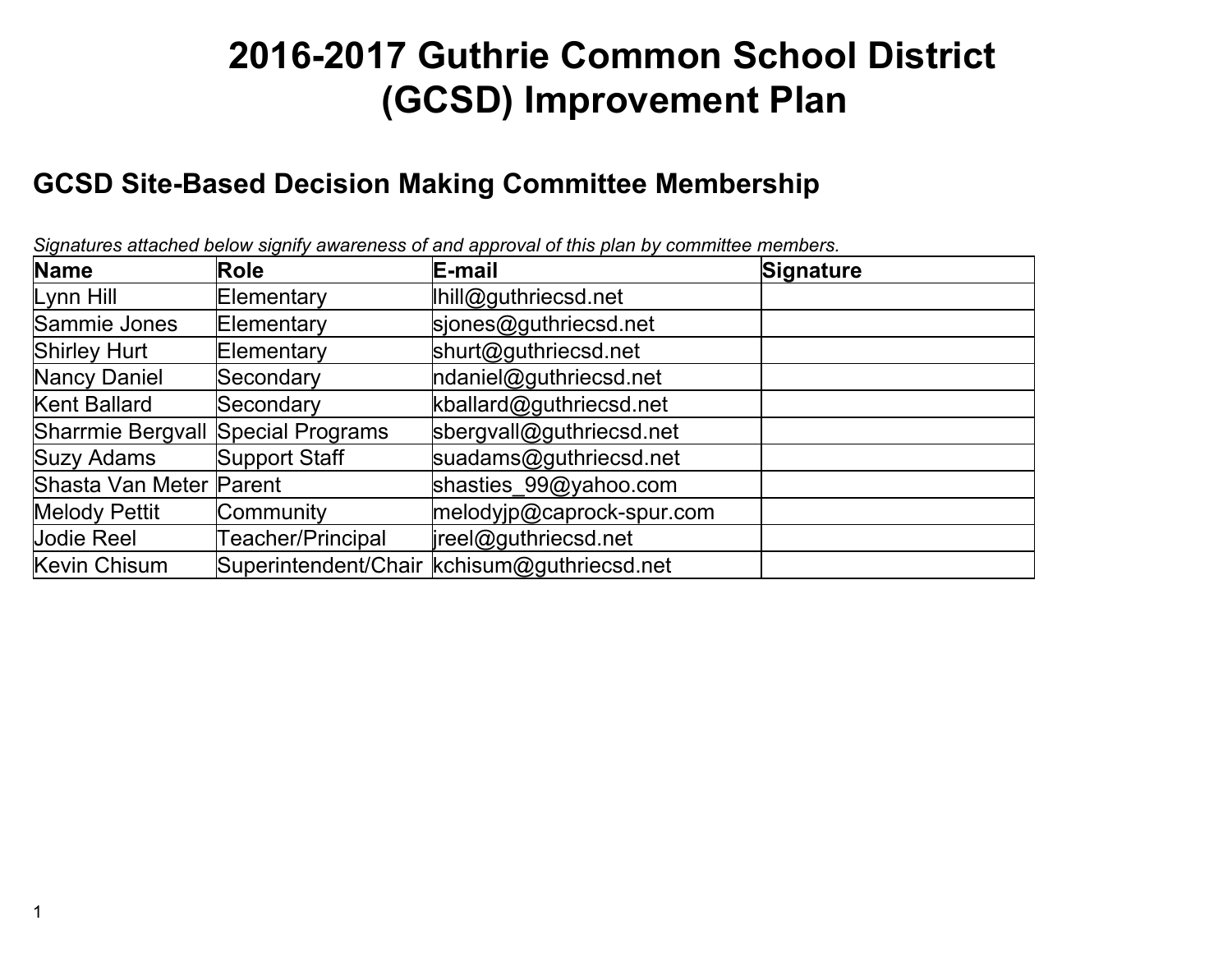## **Statement of Philosophy**

Guthrie CSD aspires to the holistic and optimum development of each student.

Processes and programs will be deployed with the intention of developing citizens which effectively manifest the community-chosen outcomes articulated in the Guthrie Graduate Profile (GGP):

- Learners/Problem Solvers/Critical Thinkers
- Effective Communicators
- Persons of Strong Character
- Productive and Valuable Team Members
- Compassionate and Responsible Citizens

These areas of development will be addressed through academic, co-curricular, extracurricular, and vocational programming.

#### **Comprehensive Needs Assessment (CNA)**

During the planning process several data sets were accessed to inform the improvement planning process. These data include: TPRI results, Terra-Nova results, TAKS results, attendance data, the district AEIS Report, student/staff surveys, retention rates, failure reports, discipline records, transfer reports, and enrollment/demographic trend data.

## **Analysis of Comprehensive Needs Assessment (CNA)**

Upon review of the CNA, the SBDM Committee concluded the following:

| <b>Strengths of GCSD Programming</b> | Areas in Need of Improvement in GCSD Programming |  |  |
|--------------------------------------|--------------------------------------------------|--|--|
|                                      |                                                  |  |  |

| <b>Goal 1: Optimize Learning</b>                                                   | <b>Goal 2: Safe &amp; Nurturing Learning</b><br><b>Environment</b>                      | <b>Goal 3: Exemplary Stewardship</b>          |
|------------------------------------------------------------------------------------|-----------------------------------------------------------------------------------------|-----------------------------------------------|
| All Guthrie CSD students and staff will                                            | GCSD will provide a learning environment that GCSD will exercise operational practices  | that are efficient and effective, making best |
| dimension of the Guthrie Graduate Profile Supports students with caring, nurturing | grow to their optimum potential within each is physically and emotionally safe and that | use of the resources provided by              |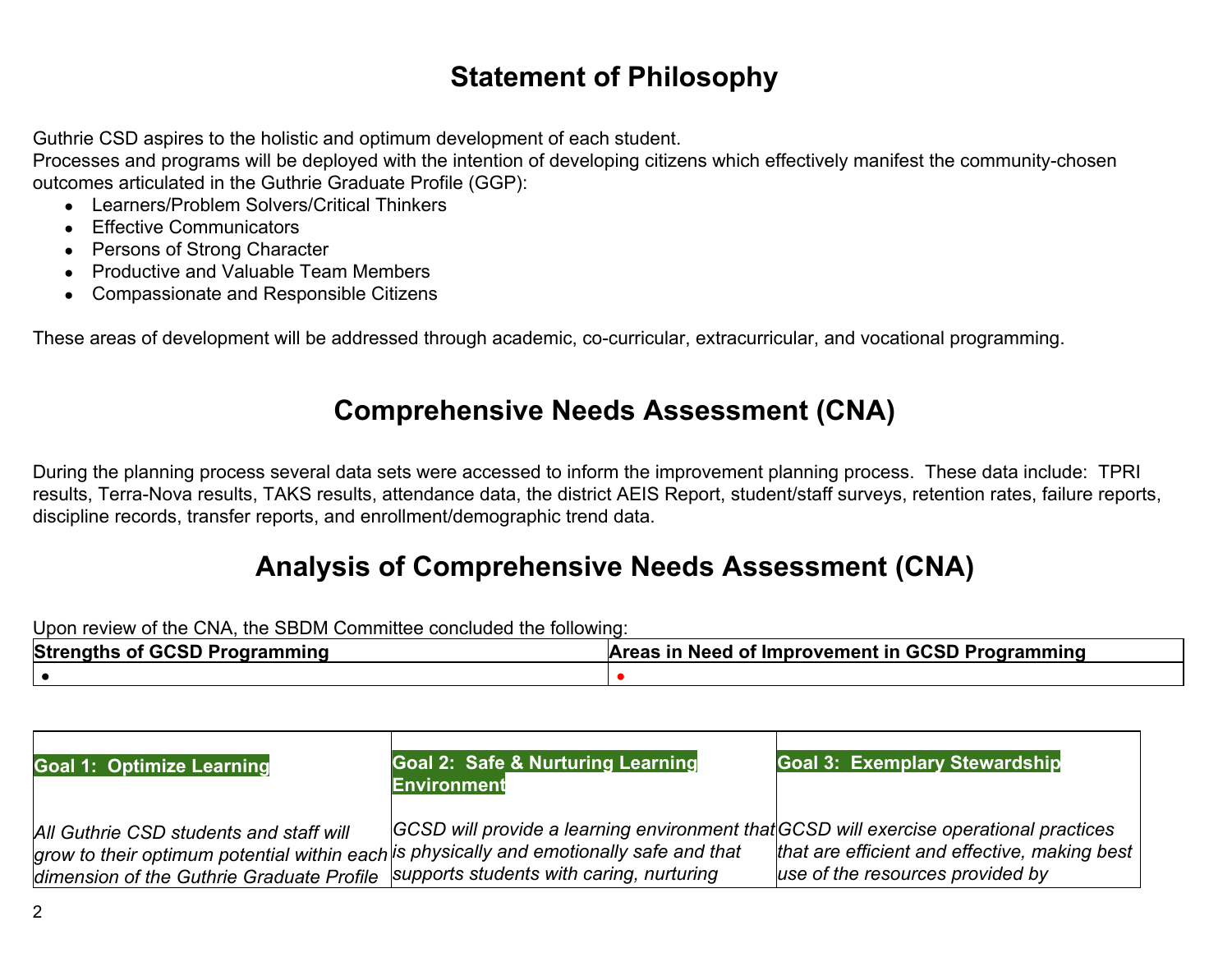| $(GGP)$ .                                                                                                                                                                                                                                                                                                                                                                                                    | professionals.                                                                                                                                                                                                                                                                     | stakeholders.                                                                                                                                                                                                                                                                                                               |  |
|--------------------------------------------------------------------------------------------------------------------------------------------------------------------------------------------------------------------------------------------------------------------------------------------------------------------------------------------------------------------------------------------------------------|------------------------------------------------------------------------------------------------------------------------------------------------------------------------------------------------------------------------------------------------------------------------------------|-----------------------------------------------------------------------------------------------------------------------------------------------------------------------------------------------------------------------------------------------------------------------------------------------------------------------------|--|
| <b>Focus Areas:</b><br>Meet needs of diverse learners<br>Monitor performance results<br>Student engagement<br>Ш<br>Educate students along all dimensions of the<br>Iп<br><b>Guthrie Graduate Profile</b><br><b>Performance Measures:</b><br><b>Graduation rates</b><br>TFI PAS<br>Report cards<br>District benchmarks and diagnostics<br>STAAR/EOC<br>ACT/PLAN/EXPLORE/SAT/PSAT<br>Portfolios/Demonstrations | <b>Focus Areas:</b><br>Improve communications between school and home  <br><b>Performance Measures:</b><br>Staff and community surveys<br><b>Comprehensive Needs Assessment</b><br><b>Strategies:</b><br>Intensify use of technology in school-home<br>communications<br>txConnect | <b>Focus Areas:</b><br>Deploy continuous improvement processes<br>Build leadership capacity in both staff and<br>students<br>Performance Measures:<br>Internal and external customer satisfaction<br>surveys and feedback portals<br><b>Strategies:</b><br>Model practices/strategies to build a communities<br>of learning |  |
| <b>Strategies:</b><br>Raise the level of academic rigor in all<br>II.<br>disciplines<br>Increase ELL services in inclusive setting<br>Ш<br>Implement effective interventions for struggling<br>students (NCLB)                                                                                                                                                                                               |                                                                                                                                                                                                                                                                                    |                                                                                                                                                                                                                                                                                                                             |  |

**201616 Campus: Guthrie CSD**

# **Goal 1: Optimize Learning**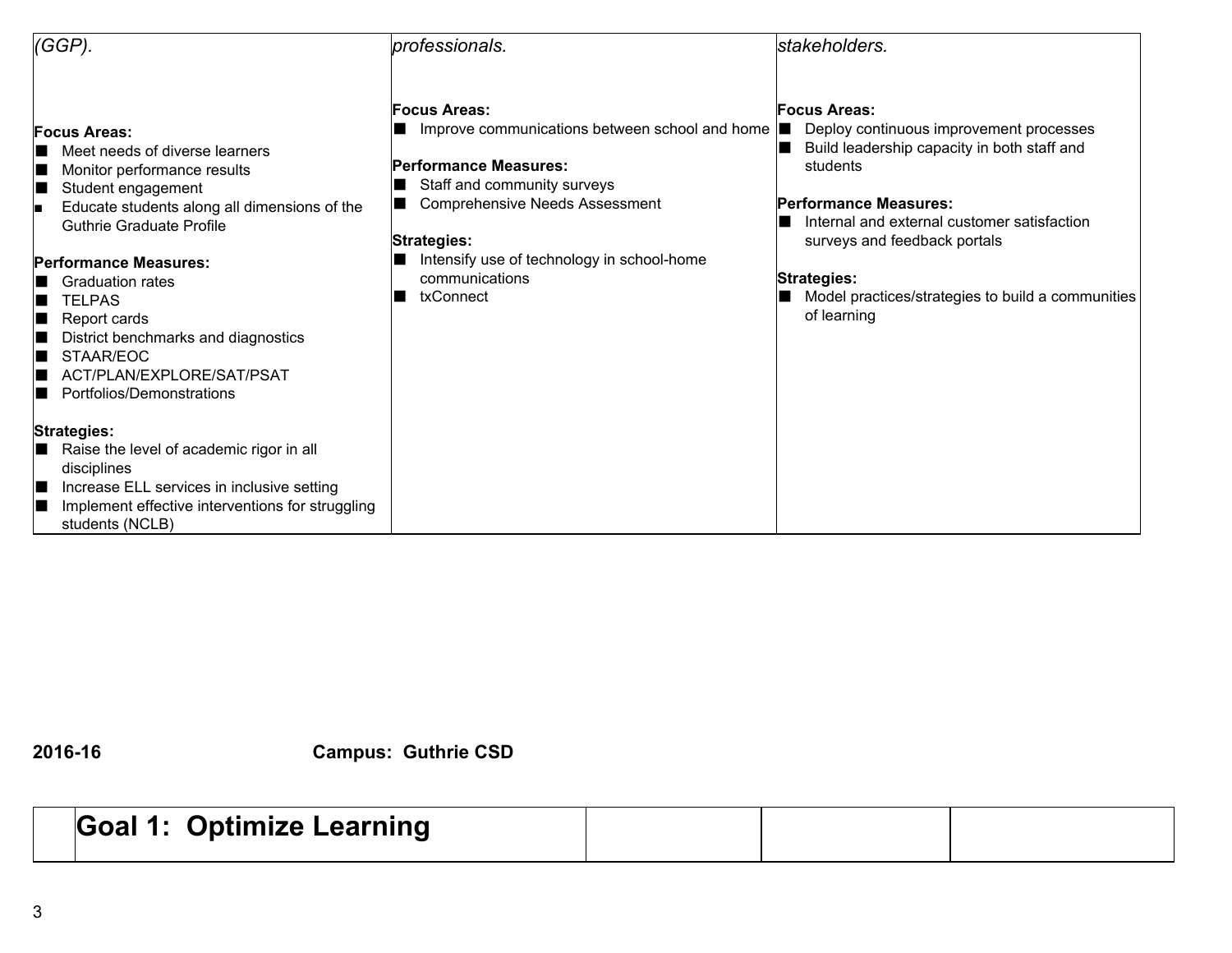|                 |                                                                                                                                                                                               | <b>Start - Finish</b>             |                                                          | <b>Resources</b>                                                                |
|-----------------|-----------------------------------------------------------------------------------------------------------------------------------------------------------------------------------------------|-----------------------------------|----------------------------------------------------------|---------------------------------------------------------------------------------|
|                 | <b>Process Management – Specific Action Steps and Time</b>                                                                                                                                    | <b>Dates</b>                      | <b>Responsibility</b>                                    | <b>Costs/Services</b>                                                           |
|                 | <b>Lines for Each Change Strategy</b>                                                                                                                                                         |                                   |                                                          |                                                                                 |
| $\overline{1}$  | <b>Enhance writing instruction to elementary students by designating</b><br>dedicated time to that process four days weekly.                                                                  | August, 2016 - May,<br>2017       | Faculty                                                  | <b>Time</b>                                                                     |
| 2 <sup>1</sup>  | Continue implementation of 1-to-1 availability of technology devices to all<br>students in grades Pre-K through 12.                                                                           | May-August, 2016                  | <b>Director</b>                                          | Administration; Technology Grant monies; Budget monies                          |
| 3               | Administer Benchmarks to ensure appropriate scope, sequence, and<br>cognitive levels of instruction and assessment in each 3-11 grade<br>classroom.                                           | December, 2016                    | Principals; Leadership<br>Team; Faculty                  | Time; Staff development                                                         |
| $\overline{4}$  | Engage in observations of instructional practices ("learning walks") in<br>neighboring districts by instructional staff.                                                                      | October, 2016 -<br>February, 2017 | <b>Faculty; Administrators</b>                           | <b>Time; Substitutes</b>                                                        |
| $\sqrt{5}$      | Develop and administer staff development focused on engaged and<br>rigorous learning models, and the GGP                                                                                      | June, 2016 - May, 2017            | Team                                                     | Principals, Teacher Support Time; Collective intelligence;<br>Staff development |
| 6               | Deploy an Embedded Staff Development model by which teachers observe,<br>dialogue, and collaborate with other teachers toward raising the level of<br>instructional best practices.           | August, 2016 - May,<br>2017       | <b>Administrators; Faculty</b>                           | Time; Staff development                                                         |
| $\overline{7}$  | Provide and support advanced courses for high school students via online<br>delivery.                                                                                                         | August, 2016 - May,<br>2017       | <b>Counselor; Administrators</b>                         | Time; Facilities                                                                |
| 8               | Enhance higher order thinking in students through deployment of<br>multi-media projects and project-based lessons that are integrated with core<br>subject area and aligned to GGP dimensions | August, 2016 - May,<br>2017       | Faculty                                                  | Hardware; Software                                                              |
| 9               | Provide inclusion-type support to English Language Learner (ELL) students<br>for increased individualized assistance in English acquisition and learning<br>acceleration in core areas.       | August, 2016                      | Principal; ELL Faculty &<br><b>Instructional Staff</b>   | Time; Staff development                                                         |
| 10 <sup>°</sup> | Use Accelerated Reader as an enhancement to the regular instructional<br>program.                                                                                                             | August, 2016 - May,<br>2017       | <b>Elementary Faculty</b>                                | <b>Time</b>                                                                     |
| 11              | Enrollment in PSAT for all 10 <sup>th</sup> and 11 <sup>th</sup> graders to provide college readiness<br>assessment.                                                                          | October, 2016                     | <b>Counselor</b>                                         | <b>Budget monies</b>                                                            |
| 12 <sub>2</sub> | Provide targeted counseling and intensive academic support for At-Risk<br>students. Specifically, additional tutoring during the instructional day will be<br>provided.                       | August, 2016 - May,<br>2017       | <b>Counselor</b>                                         | State compensatory education<br><b>funds</b>                                    |
| 13 <sup>°</sup> | Deploy transition services to aid high school students in preparation for<br>higher education.                                                                                                | August, 2016 - May,<br>2017       | <b>Counselor</b>                                         | <b>Time</b>                                                                     |
| 14              | Continue and enhance the dyslexia program, to identify and best serve<br>dyslexic students at appropriate age levels.                                                                         | August, 2016 - May,<br>2017       | <b>Dyslexia Faculty</b>                                  | <b>Staff development</b>                                                        |
| 15              | Provide professional development for differentiation and for meeting needs<br>of special learners such as those in special education, ELL, dyslexic,<br>At-Risk, G/T, and 504 programs.       | August, 2016 - May,<br>2017       | <b>Administrators; Faculty</b>                           | Time; ARRA funds; Staff<br>development                                          |
| 16              | Continue deployment of a long-term plan for technology integration.                                                                                                                           | August, 2016 - May,<br>2017       | <b>Faculty; Administrators</b>                           | <b>Time</b>                                                                     |
| 17              | Provide professional development directed at seamlessly enhancing the<br>integration of technology into the regular instructional format.                                                     | August, 2016 - May,<br>2017       | Administrators; Technology Staff development<br>Director |                                                                                 |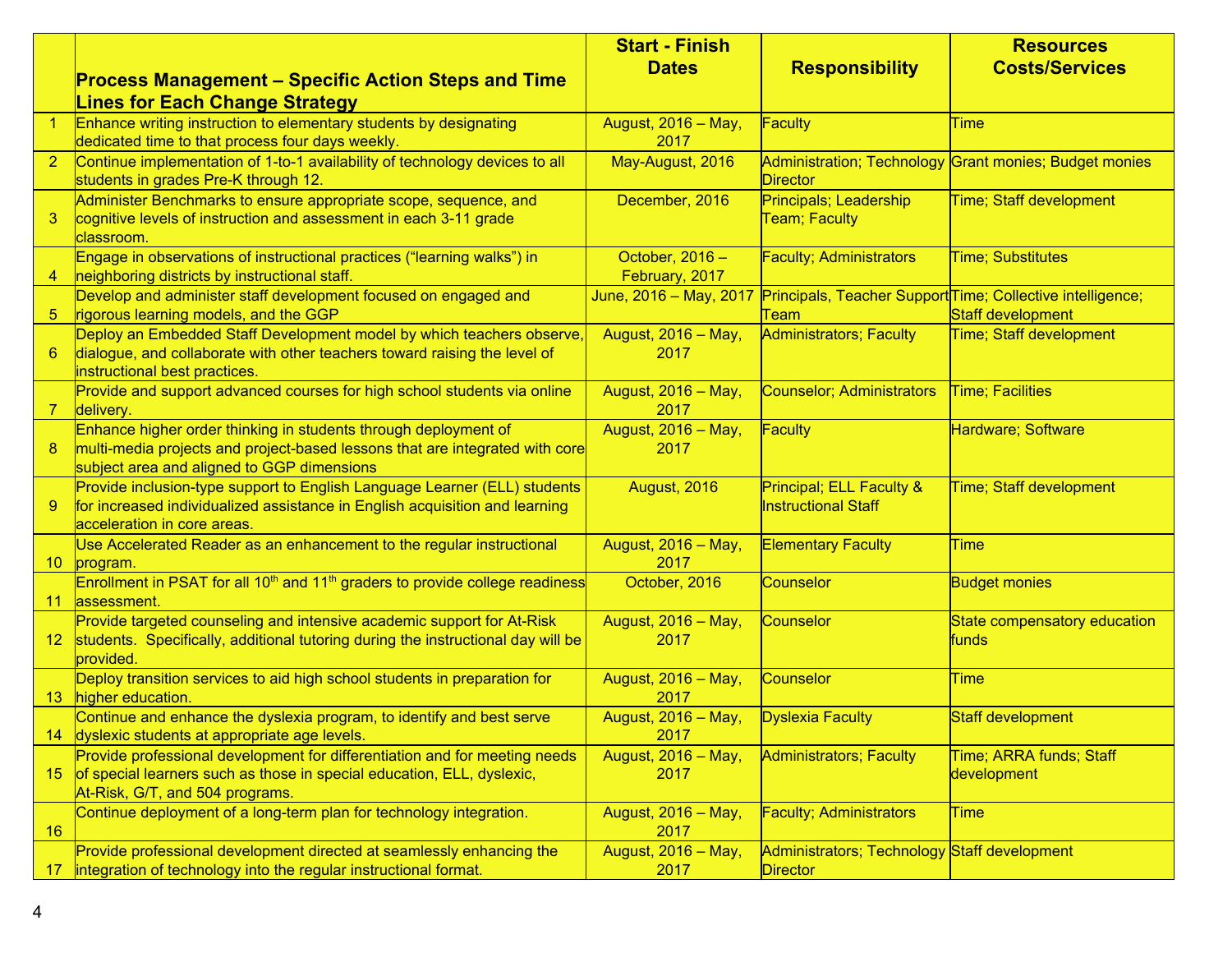|                 | Support students who are parents with reimbursement for some costs of                                                                                                   | August, 2016 - May,                                    | Board                                                  | State compensatory education                |
|-----------------|-------------------------------------------------------------------------------------------------------------------------------------------------------------------------|--------------------------------------------------------|--------------------------------------------------------|---------------------------------------------|
| 18 <sup>°</sup> | daycare to ensure progress toward graduation.                                                                                                                           | 2017                                                   |                                                        | funds                                       |
|                 | Deploy high-yield instructional strategies at all grade levels to ensure                                                                                                | August, 2016 - May,                                    | Faculty                                                | Time; Instructional materials;              |
| 19              | optimal learning by ALL students.                                                                                                                                       | 2017                                                   |                                                        | Staff development                           |
| 20              | Continue substantive and enthusiastic participation in the Texas High                                                                                                   | August, 2016 - May, 2017 All stakeholders              |                                                        | <b>Time; Professional development</b>       |
| 21              | Performing Schools Consortium.<br>Continue to "grow" the Guthrie Virtual School (GVS).                                                                                  |                                                        | Administration, Board                                  | <b>Budget monies</b>                        |
| 22              | Administer Terra-Nova to students in grades K-2 as achievement tests for                                                                                                | June, 2016-May, 2017<br><b>Fall 2016</b>               | Counselor                                              | Purchase costs                              |
|                 | diagnostics.                                                                                                                                                            |                                                        |                                                        |                                             |
| 23              | Administer the EXPLORE (8 <sup>th</sup> graders) and PLAN (10 <sup>th</sup> graders) exams to<br>students for predictive and diagnostic use.                            | <b>Fall 2016</b>                                       | Counselor                                              | Purchase costs (shared by<br>state)         |
| 24              | Provide an array of vocational and technical education options for students                                                                                             | August, 2016 - May,                                    | Board, Administration                                  | Funds for staffing and for                  |
|                 | to enhance employability.                                                                                                                                               | 2017                                                   |                                                        | materials                                   |
| 25              | <b>Encourage students to take courses in the Texas Virtual School Network</b><br>(TxVSN)                                                                                | May, 2016 - September, Principal, Counselor<br>2017    |                                                        | <b>Staffing for facilitation</b>            |
| 26              | Apply for available grants to further create and deploy project-based<br>learning models which are aligned to GGP.                                                      |                                                        | June, 2016 - May, 2017 Administration, Teachers        | <b>Time</b>                                 |
| 27              | Conduct inter-district professional development in order to trade and<br>disseminate best instructional practices, especially with regard to<br>technology integration. | June, 2016 - December, Administration, Teacher<br>2016 | <b>Leaders</b>                                         | <b>Time</b>                                 |
| 28              | Look for available grants to advance quality learning in elementary science,<br>school greenhouse, and to provide more "clean" food in the school<br>cafeteria.         | June, 2016-May, 2017                                   | Administration, Teachers,<br><b>Parents, Community</b> | Time: Budgeted funds: Grant<br><b>funds</b> |
| 29              |                                                                                                                                                                         |                                                        |                                                        |                                             |
|                 |                                                                                                                                                                         |                                                        |                                                        |                                             |
|                 |                                                                                                                                                                         |                                                        |                                                        |                                             |
|                 |                                                                                                                                                                         |                                                        |                                                        |                                             |
|                 |                                                                                                                                                                         |                                                        |                                                        |                                             |
|                 | <b>Goal 2: Safe &amp; Nurturing Learning</b>                                                                                                                            |                                                        |                                                        |                                             |
|                 | Environments                                                                                                                                                            |                                                        |                                                        |                                             |
|                 |                                                                                                                                                                         |                                                        |                                                        |                                             |
|                 |                                                                                                                                                                         |                                                        |                                                        |                                             |
|                 | <b>Process Management - Specific Action Steps and Time</b><br><b>Lines for Each Change Strategy</b>                                                                     | <b>Start - Finish</b><br><b>Dates</b>                  | <b>Responsibility</b>                                  | <b>Resources</b><br><b>Costs/Services</b>   |
|                 | Improve communications with parents by promoting the parental                                                                                                           | August, 2016 - May,                                    | <b>Administrators; Faculty</b>                         | Technology support                          |
|                 | view portal (txConnect) to allow for monitoring of grades and                                                                                                           | 2017                                                   |                                                        |                                             |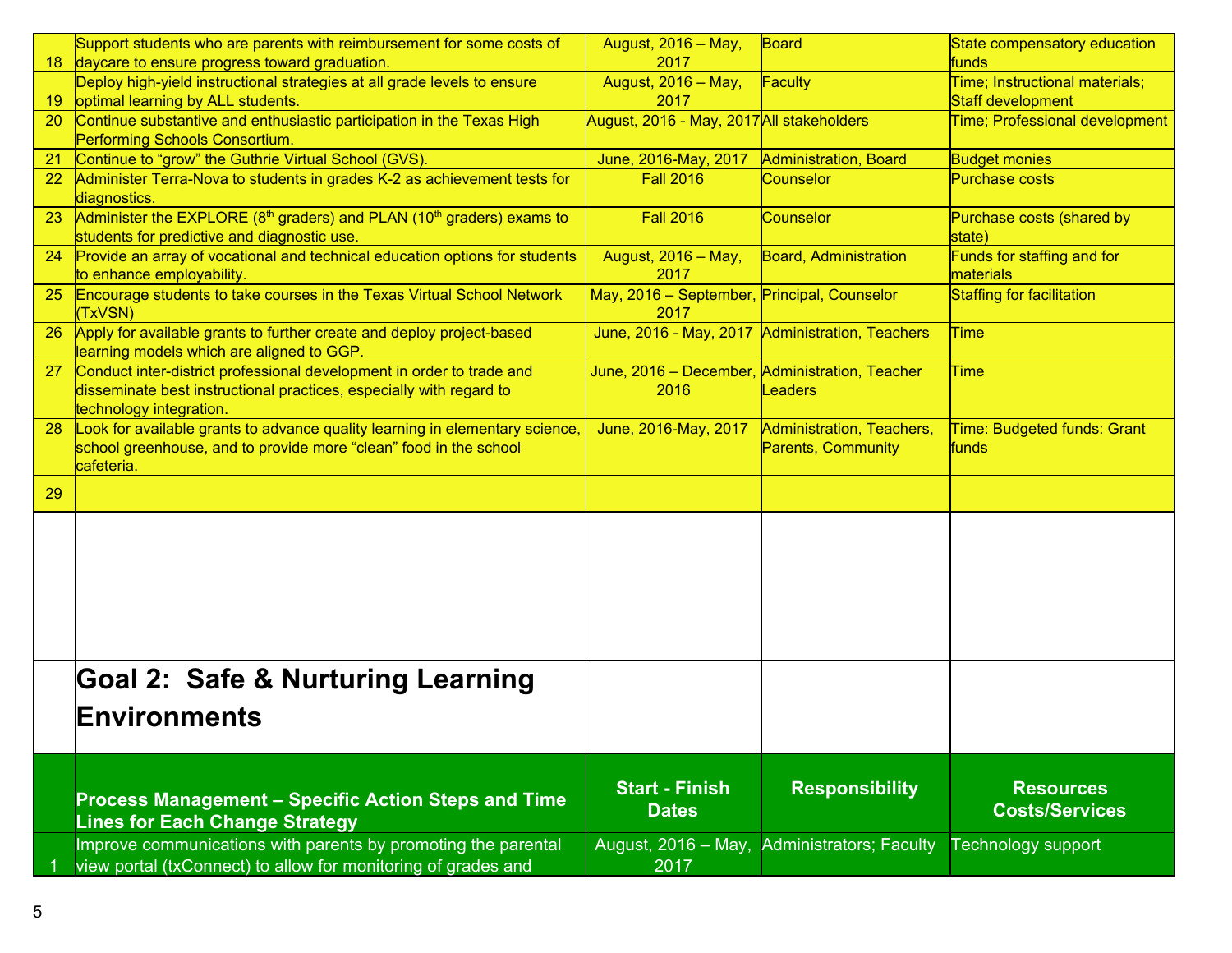|                 | attendance.                                                                                                                                                                                          |                                             |                                                                      |                             |
|-----------------|------------------------------------------------------------------------------------------------------------------------------------------------------------------------------------------------------|---------------------------------------------|----------------------------------------------------------------------|-----------------------------|
| 2 <sup>1</sup>  | Continue improvement and use of the district web site for<br>enhanced school-to-home communications.                                                                                                 | <b>August, 2016</b>                         | <b>Administrators; Faculty</b>                                       | Time; Web space             |
| $\mathbf{3}$    | Meet as administrators and counselors regularly to review student<br>performance data and plan for intervention for struggling students.                                                             | August, 2016 - May,<br>2017                 | Principal; Counselor                                                 | <b>Time</b>                 |
| $\overline{4}$  | Engage secondary students in on-site experiences at college<br>campuses to ease the transition from high school to higher<br>education.                                                              | January, 2016 – May,<br>2017                | <b>Counselor; Principal</b>                                          | <b>Time; Transportation</b> |
| $\overline{5}$  | Provide students with instruction/information addressing student<br>health needs i.e. HIV/AIDS, teen pregnancy, drugs, alcohol,<br>violence prevention, Internet safety, and safe dating strategies. | August, 2016 - May,<br>2017                 | <b>Nurse</b>                                                         | <b>Time</b>                 |
| 6               | Engage students in meaningful Internet safety training, embedded<br>in the regular instructional formatting.                                                                                         | September, 2016 -<br>May, 2017              | <b>Technology Director</b>                                           | Time; Staff development     |
| $\overline{7}$  | Review and revise discipline management plan, as embedded in<br>the Code of Conduct and communicated through the Student<br>Handbook.                                                                | April, 2016 - June,<br>2017                 | <b>Principal</b> ; Site-Based<br><b>Decision Making</b><br>Committee | <b>Time</b>                 |
| 8 <sup>°</sup>  | Provide free breakfast and lunch to all students on instructional<br>days.                                                                                                                           | August, 2016 - May,<br>2017                 | <b>Board</b>                                                         | <b>Budget monies</b>        |
| $\overline{9}$  | Engage in parental education sessions to promote parent<br>understanding and collaboration in the appropriate use of<br>instructional technology.                                                    | October, 2016<br>-November, 2017            | Administration,<br><b>Technology Director</b>                        | <b>Time</b>                 |
| 10 <sup>°</sup> | Conduct an Open House to strengthen the partnership between<br>parents and the school.                                                                                                               | October or November, Administrators<br>2016 |                                                                      | <b>Time</b>                 |
| 11              | Continue to invite professionals from other schools to GCSD to<br>observe instruction and provide feedback.                                                                                          | September<br>2016-March 2017                | Administrators                                                       | <b>Time</b>                 |
| 12 <sub>2</sub> | Continue to seek out external opportunities for GCSD students to<br>demonstrate/share their learning with those outside Guthrie.                                                                     | June 2016-May<br>2017                       | Administrators                                                       | <b>Time</b>                 |
| 13              |                                                                                                                                                                                                      |                                             |                                                                      |                             |

| Goal 3: Good Stewardship                                                                                                                                           |                                       |                                                                                    |                                           |
|--------------------------------------------------------------------------------------------------------------------------------------------------------------------|---------------------------------------|------------------------------------------------------------------------------------|-------------------------------------------|
| <b>Process Management - Specific Action Steps and Time</b><br><b>Lines for Each Change Strategy</b>                                                                | <b>Start - Finish</b><br><b>Dates</b> | <b>Responsibility</b>                                                              | <b>Resources</b><br><b>Costs/Services</b> |
| Conduct Comprehensive Needs Assessment and Community<br><b>Engagement Survey to discern levels of operational efficiency and</b><br>opportunities for improvement. | March-April, 2017                     | <b>Site-Based Decision</b><br><b>Making Committee;</b><br><b>Faculty:Community</b> | <b>Time</b>                               |